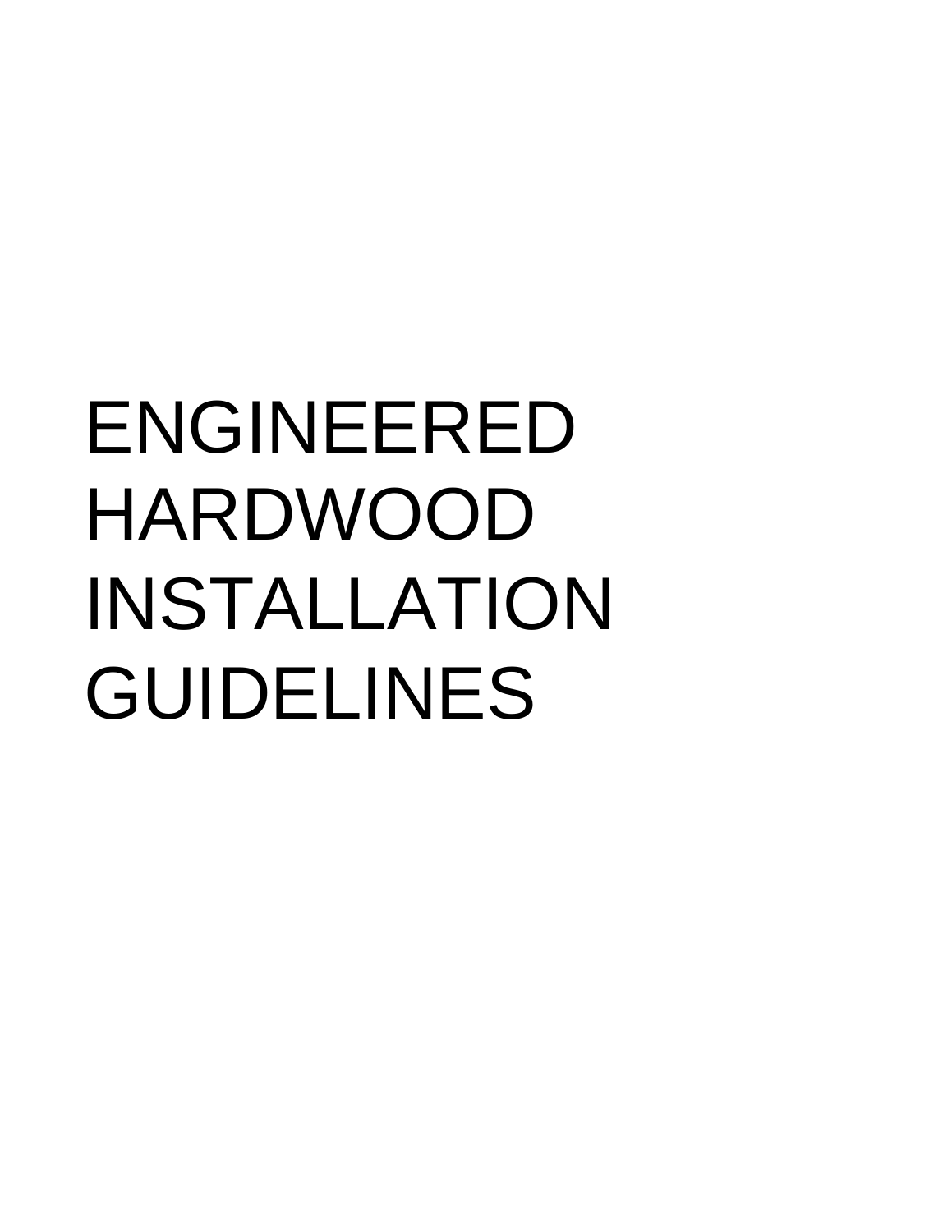Engineered wood flooring is defined as a multi-layer construction type product consisting of a solid wood (of any given species) wear-layer glued to the surface of a multi-layer plywood base system.

Engineered flooring can be installed in the following manner: Glue down with our recommended urethane adhesive.

## **STOP! IMPORTANT INFORMATION**

**GUIDELINE DISCLAIMER:** COMPLETELY READ AND UNDERSTAND THESE GUIDELINES BEFORE INSTALLATION BEGINS. FAILURE TO DO SO CAN/WILL RESULT IN THE FOLLOWING DAMAGE TO YOUR WOOD FLOOR: CUPPING, WARPING, BOWING, TWISTING, BUCKLING, SHRINKING, DELAM, GAPPING, CHECKING, CRACKING, SPLITTING, DISCOLORING, EARLY WEAR, DENTING, SCRATCHING, HOLLOWS, AND RELEASING FROM THE SUBFLOOR. FAILURE TO ABIDE BY THESE GUIDELINES CAN/WILL VOID ANY/ALL WARRANTIES OFFERED WITH THIS PRODUCT.

**Prior to installing engineered flooring; materials MUST be tested for recommended moisture content. Jobsite temperature and relative humidity levels MUST also be carefully measured and recorded daily during the installation process. The homeowner MUST maintain the temperature and relative humidity level in the recommended ranges (60 to 80f and 35 to 50rh) to ensure maximum performance.** 

#### **OWNER/INSTALLER RESPONSIBILITY**

Hardwood flooring is a beautiful product of nature, which is characterized by distinctive variations in grain and color. These variations in color and grain should not be seen as flaws, but embraced as nature displays its beauty and uniqueness. Hardwood floorings are manufactured according to accepted industry standards, which permit a defect tolerance of 5%.

**Product Quality: The contractor/installer/end-user assumes all responsibility for final inspection of product quality.**  The flooring **MUST** be inspected at time of delivery and prior to installation. Carefully examine the flooring for moisture content (6 to 9%), color, grade, finish quality or any damage during transit **before** installing it. The installer should use reasonable selectivity to cull out or cut off unacceptable pieces. If the flooring material is considered unacceptable, **"STOP DO NOT INSTALL THE FLOOR"**, but contact the hardwood dealer immediately. Once the flooring is installed, there is no question as to its acceptability.

**Environment: Prior to installation, the installer MUST determine that the environment of the job site and the conditions are suitable to the material that is being installed.** The installer is responsible for determining the moisture emission rate of the concrete slab and/ or the moisture content of the CDX plywood or better sub floor as per the National Wood Flooring Association (NWFA) installation guidelines, SECTION V – Appendix AA Moisture Testing Procedures for Concrete Slabs, (specifically the Calcium Chloride test) and Appendix AB Moisture Testing for Wood. All test results **MUST** be carefully **documented** and made available to the home owner prior to installing the flooring. We decline any responsibility for job failure from or associated with inappropriately or improperly prepared subfloors or job site environment deficiencies. Also, we "HIGHLY" recommends that the installer/contractor take daily readings of the ambient conditions of the environment in which the flooring will be installed i.e. temperature and relative humidity levels and record the results on a daily log sheet as well as take periodic moisture readings of the wood floor and sub floor during the installation process and record the results of those readings as well.

**Waiver:** Unless a waiver or letter of protest listing exceptions exists, installation constitutes acceptance of subfloor/substrate, the job itself – including the ambient temperature and relative humidity at the time of installation, and all impacting variables that may affect a wood floor.

**Informing the Homeowner:** Homeowner(s) **MUST** be made aware of color variations, graining ranges, the effect that moisture has on wood flooring; the importance of maintaining a controlled environment (60 to 80f and 35 to 50rh respectively) before, during and after the installation for the life of the floor. Also, the proper way in which to maintain wood floors and the effect that UV light has on wood, **especially exotic woods. All products will change color over time. The degree of change depends on the species and the amount of UV exposure. Typically speaking, wood usually darkens over time however; some wood species will actually lighten when exposed to UV light.**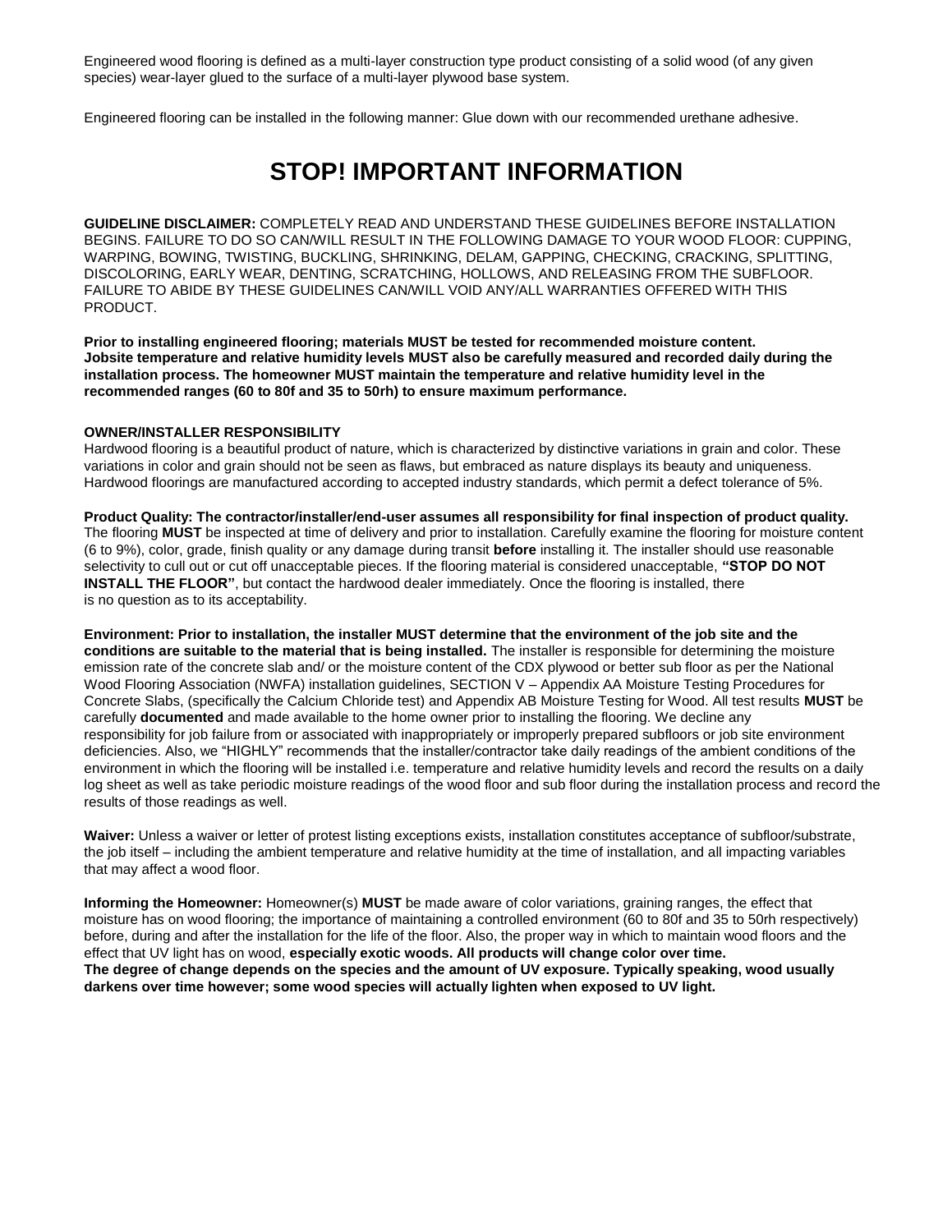The homeowner **MUST** be made aware of the effect that moisture has on wood flooring e.g. moisture gain can result in cupping, buckling, cracking, splitting, checking, warping, ware-layer delam, separation from the sub floor and possible damage to surrounding walls, tile/stone floors and cabinetry etc. On the other hand, moisture loss can result in splitting/separation of the segments, gapping, surface and or end checking and everything else mentioned with moisture gain. Moreover, the importance of maintaining a controlled environment (60 to 80f and 35 to 50rh respectively) before, during and after the installation for the life of the floor. Also, the proper way in which to maintain wood floors. REFER TO CLEANING SECTION.

**Blending Rule:** Where wood flooring transitions into support moldings i.e. stair treads, stair nosing's, reducer's, T-molds, endcaps etc., pick boards that better blend to the color tone of the molding so that you don't end-up with a drastic change in color. Your goal is to gradually transition into the molding so as not to have a distinct color variance between the wood floor and the trim moldings.

**Inspect Flooring:** Verify that the delivered flooring has 6 to 9% moisture content and is free of defects.

**During Installation:** It is the installer's responsibility to protect the flooring from any/all damage i.e. dings, dents, scratches etc. Installation/construction related damages are **NOT** covered under structural and or finish warranties.

**Wet Work: All** wet work such as plastering, painting and any/all masonry or tile work **MUST** be completed prior to delivering the flooring to the job-site.

**Delivery/ Storage: NEVER** deliver wood flooring during adverse weather conditions such as rain and or snow unless the flooring can be completely and thoroughly protected from getting wet and or gaining moisture during transit to the job-site. **NEVER** store wood flooring in an "uncontrolled environment" e.g. patios, drive ways, garages, sheds, storage units, or even in the structure in which the flooring will be installed. Deliver the flooring to the job-site **ONLY** when a controlled environment has been established according to NWFA recommendations.

### **JOB SITE INSPECTION AND PRE-INSTALLATION REQUIREMENTS**

**Note: In newly constructed buildings, wood flooring should be one of the last items installed. All work involving water or moisture MUST be completed prior to the delivering of flooring to the job site. In addition, all doors and windows MUST be installed and weather striping in place. Additional information can be found in the National Wood Flooring Association's Technical Publication No. A100 Water and Wood. "How Moisture Affects Wood".** 

**Moisture:** Job site must be dry with no visible moisture. To ensure the job site is ready for hardwood flooring, installer **MUST**  conduct necessary moisture tests with approved **Calibrated Moisture Meters**. All testing results **MUST** be carefully **recorded**  and made available to the homeowner **before** any work begins. Electronic moisture meters designed to measure moisture content in concrete slabs are **NOT** recognized as a viable way to determine if a moisture vapor retarding system is needed/necessary prior to installing the floor.

**Job-Site Evaluation:** Contractor/installer **MUST** perform a pre-installation job site evaluation. The contractor/installer **MUST**  determine the following: Does the lot/structure sit on an alluvial plain? If so is water run off directed away from the side of the building? Does the roof gutter system direct water to a main drainage system that carries water away from the side of the building? Is there adequate drainage around all landscape and hardscape to carry water away from the side of the building? Also, check the surrounding concrete walkways and driveways for signs of efflorescence and alga growth. Check surrounding planters for over watering as well as make sure sprinklers are directing water spray away from the side of the building.

**HVAC System:** As recommended by the NWFA, the installation site **MUST** have a consistent room temperature of 60 to 80 degrees Fahrenheit and 35 to 50 percent relative humidity respectively. The structure **MUST** be fully enclosed with interior climate controls operating for at least **5 days** before delivering flooring to the jobsite. Moreover, recommended temperature and humidity levels **MUST** continue during and after installation for the life of the floor. If heating/air-conditioning/humidification systems are in operating condition, they need to be operating. If it is not possible for the permanent heating/air-conditioning/humidification systems to be operating before, during and after installation, a temporary heating/air-conditioning/humidification system that mimics "manufacturer" specified temperature and humidity conditions can enable the installation to proceed until a permanent heating/air-conditioning/humidification system is operating.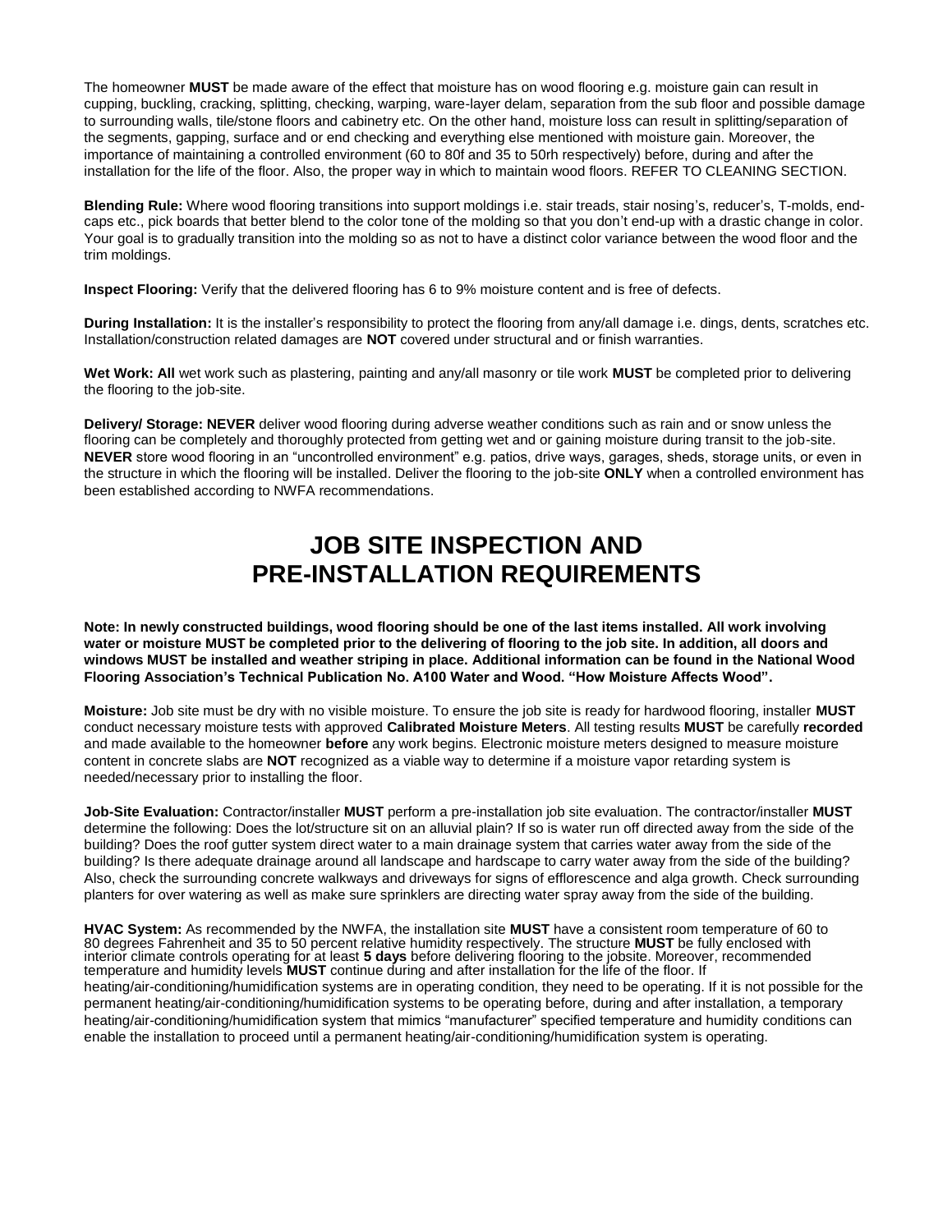**Subfloor:** The sub floor **MUST** be free from any type of paint, oil, grease, dust, drywall mud, sealers, release agents and all other types of residues/contaminates.

**Floor Flatness:** The subfloor should be level in general however; it **MUST** be flat to within 3/16" over a 10-foot radius, in all directions. **When using a self leveling or patch type product to correct for floor flatness issues. ALWAYS consult with the chosen adhesive manufacture for recommendations as to what self leveling/patching material is compatible with their specific adhesive product(s).** 

**Crawl Space:** The soil within the crawl space **MUST** be covered with "black" 6-mil polyethylene sheeting overlapping the seams a minimum of 12" followed by Duct taping the seams the entire length of the over-laps. Make sure to run the poly sheeting up the stem wall 4 to 6" but DO NOT tape, this will allow for "controlled" evacuation of gaseous water vapors into the crawl space atmosphere, which in turn should be carried out through the venting system. Per industry standards in order to foster proper airflow there **MUST** be at least 1 ½ vents for every 100 sq. ft. of crawl space area. The distance between the surface of the soil and the bottom of the sub floor should/must have a clearance of 18 to 24 inches. **It is the installer's responsibility to determine (prior to installing the flooring) that the perimeter of the crawl space contains the correct amount of vents for the size of the crawl space and that no vents have been blocked i.e. masonry concrete patios, etc. Local building codes may differ. Follow local building codes. See Figure 1-1.** It is not uncommon to have as much as 14 to 17 gallons of water emitting from the soil in a 24-hour period, over 1000 sq. ft. crawl space. Moisture related failures resulting from not covering the crawl space soil with 6-mil poly sheeting **will not** be warranted .

**Undercut Door Casings and Jambs:** Undercut all door casings and jambs 1/16" higher than the thickness of the "finished" flooring being installed. You can achieve this by using a hand jamb saw using a piece of the flooring as your height gage or use an adjustable power jamb saw adjusted to the appropriate height.

**Moisture Emission:** Per NWFA recommendations, it is generally recognized when installing **engineered wood**  flooring directly to the surface of a concrete slab (without the use of an industry/manufacturer approved vapor retarding system), the maximum "allowable" moisture emission rate (passing through the surface of the slab) as expressed by the Calcium Chloride test is 3.0 pounds per 1,000 sq. ft. per 24 hours before, during and after installation for the life of the floor. In addition, when installing an industry/manufacturer approved sub floor (CDX or better) to the surface of a concrete slab, which would result in perforating the moisture vapor retarding system, the maximum allowable moisture emission rate **cannot**  exceed 7 pounds per 1,000 sq. ft. per 24 hours for the life of the floor.

## **SUB FLOOR REQUIREMENTS**

**Concrete Slab: The concrete sub floor must be dry.** Newly poured Concrete slabs will require a 90 to 150 day drying period depending on the size and depth of the slab and weather conditions. **Note: Before moisture testing can begin, the concrete MUST be allowed to dry for a minimum of 30 days. If moisture testing begins before the minimum 30-day drying period, the test results will be inaccurate and unreliable. Please follow ASTM standard F-1869-4 which is the specific preparation/application instructions for calcium chloride testing.** 

**Mechanical Fastening:** When mechanically fastening an industry/manufacturer approved sub floor (3/4"CDX plywood or better) to the surface of a concrete slab (which results in perforating the moisture vapor retarding system), the maximum allowable moisture emission rate cannot exceed 7 pounds per 1,000 sq. ft. per 24 hours based on the calcium chloride test.

**Glue Down:** For glue down applications, the subfloor **MUST** be free from any/all type of paint, oil, greases, drywall mud/dust, release agents and all other types of residues/contaminates.

**Floor Flatness:** The subfloor should be level in general however; it **MUST** be flat to within 3/16" over a 10-foot radius, in all directions. **When using a self leveling or patch type product to correct for floor flatness issues. ALWAYS consult with the chosen adhesive manufacture for recommendations as to what self leveling/patching material is compatible with their specific adhesive product(s).** 

**Plywood Sub-Floor:** If plywood is used as a subfloor, the moisture content difference **MUST NOT** exceed more than 4% between the finished wood floor and the plywood subfloor. All plywood **MUST** be exterior grade CDX or better. Plywood size for subfloor is suggested to be standard  $\frac{3}{4}$ " x 4' x 8' panels, with an expansion gap of  $\frac{1}{4}$ " between panels, and stagger full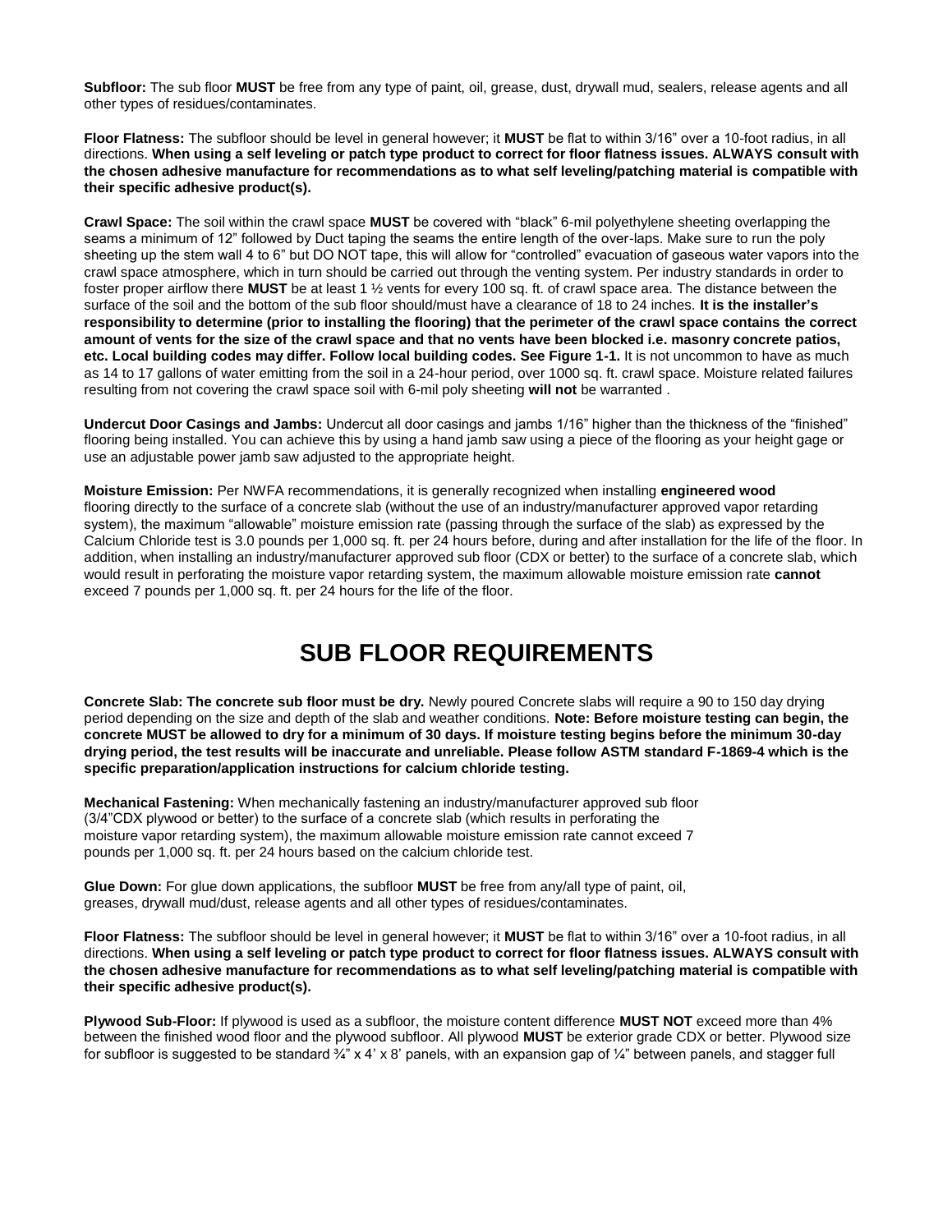sheets by ½. Cross kerf the back of each panel every 1' x 3/8" deep. **Plywood subfloor should run at a 45 degree angle (preferred) or perpendicular to the direction of the finished wood floor.** 

**ATTENTION:** ENGINEERED FLOORING CANNOT BE INSTALLED DIRECTLY OVER 1" X 6" PLANK TYPE SUBFLOORING. IT REQUIRES AN ADDITIONAL LAYER OF 1/2" PLYWOOD BE PLACED AND SECURED TO THE SURFACE OF THE 1" X 6" SUB FLOOR FOR ADDITIONAL SUPPORT. RECOMMENDED FASTENERS: 1 1/4" TO 1 1/2" LONG DECK SCREWS (screwing schedule 6" to 8" around perimeter and every 12" in the field)**.** 

**Terrazzo or Vinyl:** Before installing with a glue-down method over terrazzo or vinyl type surfaces, first consult with the adhesive manufacturer. They will be able to provide you with specific information regarding the necessary steps that are required in order to properly prepare the surface for installation.

**Vapor Protection Systems/Adhesives:** We recognize the following adhesives (for glue down applications) and their corresponding vapor retarding system(s) to be used in conjunction with the installation. Prefinished wood flooring: urethane base adhesive along with vapor retarding system, SikaBond T-21 (Glue and sealer combo) For installations over lightweight concrete slabs consult with the adhesive manufacturer prior to beginning

installation. Always follow the adhesive manufacturer's recommendations for proper use and application.

**CDX Plywood:** CDX plywood when properly installed over the surface of a concrete slab or lightweight concrete sub straight (following manufacturer/industry standards) it is **strongly recommended** that the plywood be covered with an additional layer of 15 lb or 30 lb tar saturated felt paper, or an asphalt laminated paper meeting UU-B-790a, Grade B, I, Style 1a.,prior to installing the floor.

**Raised Foundation:** Ground level of the raised foundation sub floor **must** be completely covered with an industry approved moisture vapor retarding system such as 1 layer of 15 lb or 30 lb tar saturated felt paper, or an asphalt laminated paper meeting UU-B-790a, Grade B, Type I, Style 1a. Installations over raised foundations (joist type or pier and beam type construction) must conform to the following requirements: Joist span of 16" on center requires a "minimum" of 5/8" CDX plywood; 19.2" span requires a minimum of ¾" CDX and 24" spans require a minimum of 1" interlocking tongue and grove CDX plywood.

#### **IMPORTANT INFORMATION**

**GUIDELINE DISCLAIMER:** COMPLETELY READ AND UNDERSTAND THESE GUIDELINES BEFORE INSTALLATION BEGINS. FAILURE TO DO SO CAN/WILL RESULT IN THE FOLLOWING DAMAGE TO YOUR WOOD FLOOR: CUPPING, WARPING, TWISTING, BUCKLING, SHRINKING, DELAM, GAPPING, CHECKING, CRACKING, SPLITTING, DISCOLORING, EARLY WEAR, HOLLOWS, AND RELEASING FROM THE SUBFLOOR. FAILURE TO ABIDE BY THESE GUIDELINES CAN/WILL VOID ANY/ALL WARRANTYIES WITH THIS PRODUCT.

**Newly Constructed Building:** In newly constructed buildings, hardwood flooring should be one of the last items installed. All work involving water or moisture **MUST** be completed prior to the delivering of wood flooring to the job site. In addition, all doors and windows must be installed and weather striped.

**HVAC System: NEVER** turn off the Heating Ventilation Air-conditioning or humidification (HVAC) system when you're away from your home/building i.e. during vacation time periods. If you do, you may return to a floor that is cupped, or has a severe case of shrinking/gapping, splitting, checking and/or wear layer delamination.

**Grade Level:** engineered flooring is designed to be installed on all grade levels: on grade, below grade and above grade. However, you **MUST** follow adhesive manufacturer guidelines because they can/will take precedence over installation recommendations. **Note: If any part of the soil surrounding the structure is 3" above the floor of any level, consider that level below-grade.** 

**Cleaning:** During routine maintenance, **DO NOT** clean your floor surface with oil, soaps, or sprays of any kind which usually contain silicone oil or wax, water, vinegar and water, waxes of any kind, conditioners, surface refreshers, solvents of any kind, **non** recommended flooring cleaners. **Only use cleaning products that are specifically recommended cleaner such as: Bona hardwood/laminate cleaner.** 

**Protective Glides:** Place protective glides on the bottom of all chairs and furniture legs; they come in a variety of sizes and shapes and can be purchased at your local home improvement center. For your really large furniture such as China cabinets and hutches etc., you will definitely need to use protective glide pads that are designed to cover a larger area so as to better protect the flooring from scratches. For pianos use manufactured piano coasters.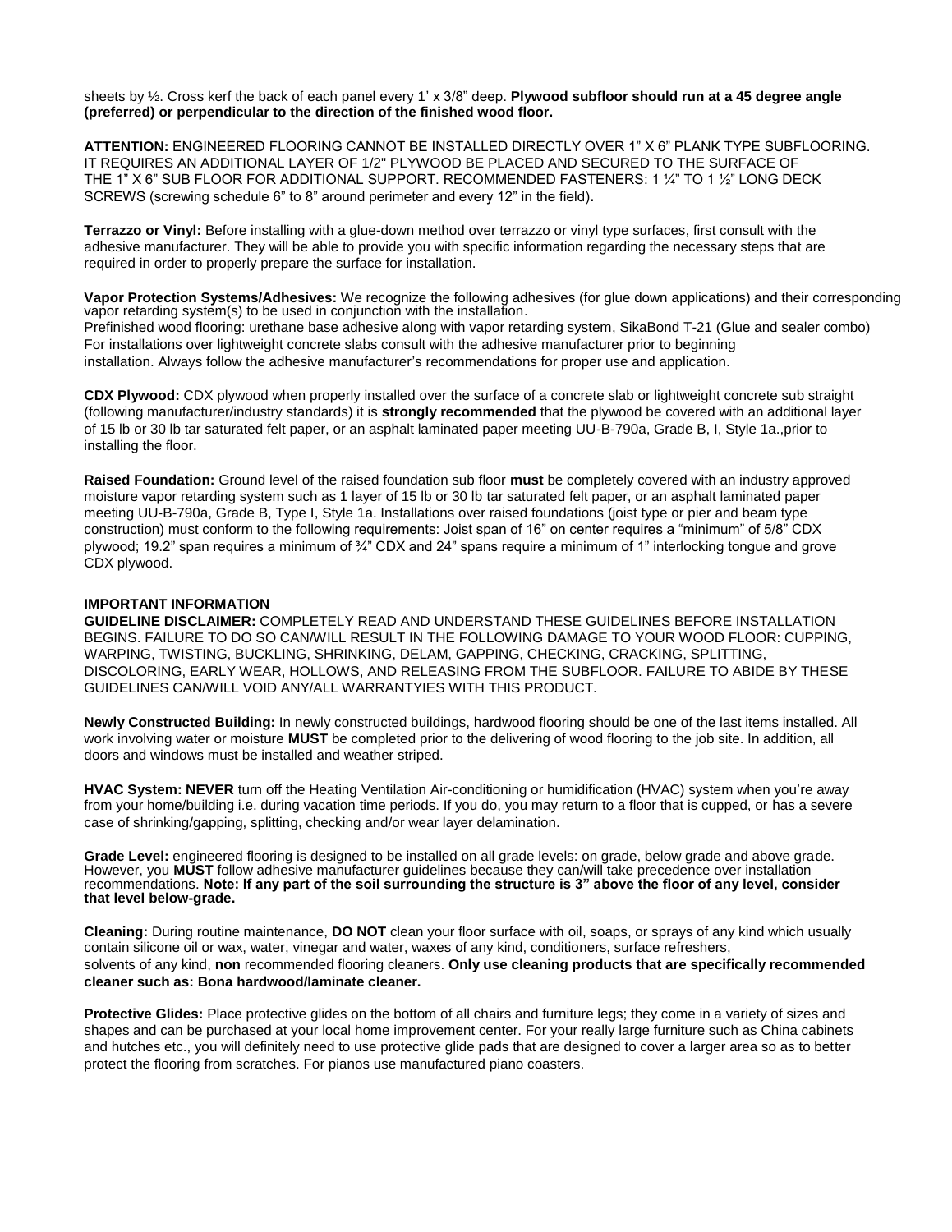**Vapor Protection System/ Calcium Chloride Testing:** engineered wood flooring **CANNOT BE INSTALLED DIRECTLY TO THE SURFACE OF A CONCRETE SLAB WITHOUT THE USE OF A VAPOR RETARDING SYSTEM IF THE MOISTURE EMISSION RATE (based on the calcium chloride test) EXCEEDS 3 lbs IN 24 HOURS OVER 1,000 SQ. FT. OF FLOORING SURFACE. If the moisture emission rate exceeds 3 lb before, during and after the installation for the life of the floor, then a manufacturer approved vapor retarding system MUST be applied to the slabs surface prior to commencing with the installation. Failure to do so can/will void all applicable warranties.** 

**Acclimation:** engineered wood floors **do not require** preinstallation acclimation for "any" specified period. However, the environment **MUST** represent "normal live-in conditions," which is interpreted to mean an environment maintained at 35 to 50 percent relative humidity and a temperature of 60 to 80 degrees Fahrenheit respectively. These conditions **MUST** have been established at least 5-days prior to delivering the flooring to the job-site and continue for the life of the floor. **ALL** doors and windows **MUST** be installed and weather striped prior to delivering the flooring to the job-site.

**Informing the Homeowner:** The dealer and contractor/installer are responsible for informing the builder and or the homeowner of the importance of maintaining a controlled environment before, during and after the installation of flooring in order to maintain the physical and structural condition of the floors.

**Box Rule (3-5):** When installing flooring it is recommended to work out of 3 to 5 boxes at a time in order to achieve a more uniform color tone and grain appearance throughout the installation.

**Blending Rule:** Where wood floor transitions into support moldings i.e. nosing's, reducers etc., pick boards that better blend to the color tone of the molding so that you don't end-up with a drastic change in color. Your goal is to gradually transition into the molding so as not to have a distinct color variance between the wood floor and the trim moldings.

**Inspect Wood:** Verify that the delivered wood flooring has 6 to 9% moisture content and is free of defects.

**Equilibrium Chart:** Atmospheric conditions **MUST** be maintained within the recommended range in order to maintain optimal dimensional performance of your wood floor. To determine the suitable moisture content for installation, please use the equilibrium moisture chart provided below. Grayed area represents the ideal moisture content for the wood to perform normally. Moisture tests **MUST** be conducted **before, during and after** the flooring has been installed. **Additional information can be found in the National Wood Flooring Association's Technical Publication No. A100 Water and Wood. "How Moisture Affects Wood".** 

**Wet Work: All** wet work such as plastering, painting and any/all masonry or tile work **MUST** be completed prior to delivering the wood to the job-site.

Temp. (F) Relative Humidity Percent **...................................................................................................................................................................................................... 5 10 15 20 25 30 35 40 45 50 55 60 65 70 75 80 85 90 95 98 30° 40° 50° 60° 70° 80° 90°**  1.4 2.6 3.7 4.6 5.5 6.3 7.1 7.9 8.7 9.5 10.4 11.3 12.4 13.5 14.9 16.5 18.5 21.0 24.3 26.9 1.4 2.6 3.7 4.6 5.5 6.3 7.1 7.9 8.7 9.5 10.4 11.3 12.4 13.5 14.9 16.5 18.5 21.0 24.3 26.9 1.4 2.6 3.7 4.6 5.5 6.3 7.1 7.9 8.7 9.5 10.4 11.3 12.4 13.5 14.9 16.5 18.5 21.0 24.3 26.9 1.3 2.5 3.6 4.6 5.4 6.2 7.0 7.8 8.6 9.4 10.2 11.1 12.1 13.3 14.6 16.2 18.2 20.7 24.1 26.8 1.3 2.5 3.5 4.5 5.4 6.2 6.9 7.7 8.5 9.2 10.1 11.0 12.0 13.1 14.4 16.0 17.9 20.5 23.9 26.6 1.3 2.4 3.5 4.4 5.3 6.1 6.8 7.6 8.3 9.1 9.9 10.8 11.7 12.9 14.2 15.7 17 7 20.2 23.6 26.3 1.2 2.3 3.4 4.3 5.1 5.9 6.7 7.4 8.1 8.9 9.7 10.5 11.5 12.6 13.9 15.4 17.3 19.8 23.3 26.0 **100°** 1.2 2.3 3.3 4.2 5.0 5.8 6.5 7.2 7.9 8.7 9.5 10.3 11.2 12.3 13.6 25.1 17.0 19.5 22.9 25.6 **.......................................................................................................................................................................................................**

Equilibrium Moisture Content Chart

Chart taken from Wood Handbook: Wood as an Engineering Material, (Agriculture Handbook 72), Forest Product Laboratory, U.S. Department of Agriculture.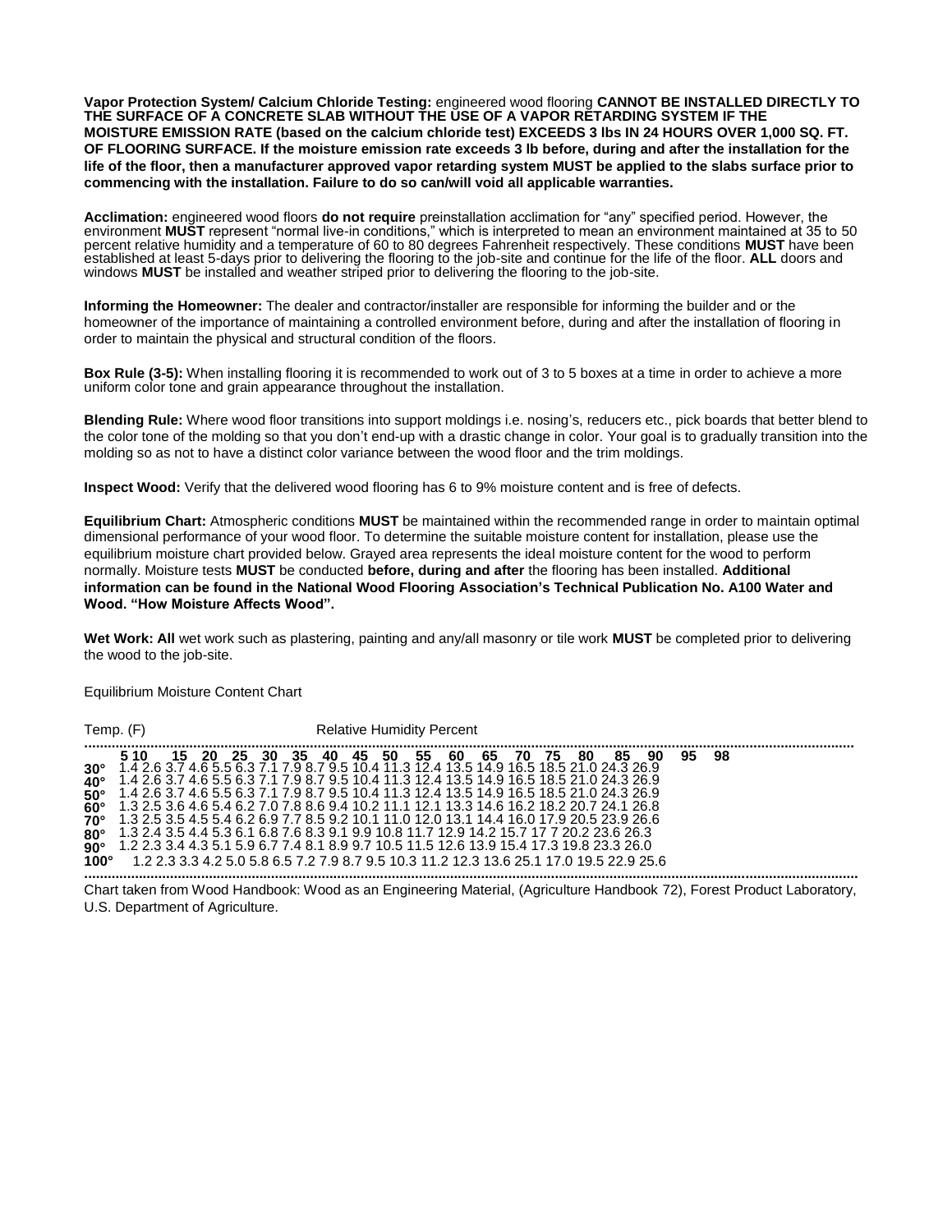**Required Tools and Accessories for Glue down Installations:** 

**Please refer to the National Wood Flooring Association's Technical Publication N0. A300 Tools of the Trade. "What Contractors Need for Hardwood Flooring Installation". Below you will find a partial list of tools commonly used for wood flooring installations.** 

| Eye Protection         | Band saw          | Level/straight edge | Vapor retarding system |
|------------------------|-------------------|---------------------|------------------------|
| Knee pads              | Reciprocating saw | Calculator          | Adhesive               |
| Respirator             | Table saw         | Scrapers            | Yellow glue            |
| Ear plugs              | Jamb saw          | Pry bar             | Adhesive removers      |
| Moisture meter         | Skill saw         | Drill and bits      | Rags                   |
| Air compressor & hoses | Miter saw         | Hammers             | Utility knife          |
| Jig saw                | Chalk line        | Chisels             | Trammel points         |
| Tape measure           | Squares           | <b>Pliers</b>       | Slip tongue spline     |
| Extension cord         |                   | Screwdriver         | 3M blue tape           |
|                        |                   | Vacuum/broom        | Trash bags             |
|                        |                   |                     | <b>Router and Bits</b> |

# **SUBFLOOR REQUIREMENTS AND PREPARATION**

Wet Slab: The concrete sub floor must be dry. The concrete slab will usually take from 90 to 150 days to thoroughly dry depending upon the size and thickness of the slab, as well as weather conditions. **Note: Before moisture testing can begin, the concrete MUST be allowed to dry for a minimum of 30 days. If moisture testing begins before the minimum 30 day drying period the test results will be inaccurate and unreliable.** Per the National Wood Flooring Associations recommendations, the allowable amount of moisture emission, as expressed by the **calcium chloride test** is **3.0** pounds per 1,000 sq. ft of concrete surface per every 24 hours prior too, during and after for a direct installation without the use of a manufacturer approved vapor retarding system. **Please follow ASTM standard F-1869-4 which is the specific preparation/ application instructions for calcium chloride testing.** 

**R.H Testing:** A method used to determine the relative humidity level within the confines of the concrete slab is known as **RH testing or relative humidity testing following ASTM standard F-2170-2 as well as F-710. We recommend the Wagner Rapid RH meter and system for determining RH levels in the slab, prior to commencing with the installation of flooring. The maximum allowable RH level CANNOT exceed 65% before, during and after installation without the use of a vapor retarding system. Let it be known that it's "HIGHLY" recommended the use of a vapor retarding system no mater what the rh test reveals.** 

**Mechanical Fastening:** When mechanically fastening an industry/manufacturer approved sub floor (5/8"CDX plywood or better) to the surface of a concrete slab (which results in perforating the moisture vapor retarding system), the maximum allowable moisture emission rate cannot exceed 7 pounds per 1,000 sq. ft. per 24 hours based on the calcium chloride test.

**Glue Down:** For glue down applications the subfloor **MUST** be free from any/all type of paint, oil, greases, drywall mud/dust, release agents, and all other types of residues/contaminates.

**Flatness Requirement:** The subfloor should be level in general however it **MUST** be flat to within 3/16" over a 10 foot radius, in any/all directions. **When using a self leveling or patch type product to correct for floor flatness issues. ALWAYS consult with the chosen adhesive manufacture for recommendations as to what self leveling/patching material is compatible with their specific adhesive product.** 

**Plywood Sub-Floor:** If plywood is used as a subfloor, the moisture content difference **MUST NOT** exceed more than 4% between the engineered floor and the plywood subfloor. All plywood **MUST** be exterior grade CDX or better. Plywood size for subfloor is suggested to be standard  $\frac{3}{4}$  x 4 x 8 panels, with an expansion gap of  $\frac{1}{4}$  between panels, and stagger full sheets by ½. Cross kerf the back of each panel every 1 x 3/8" deep. **Plywood subfloor must run at a 45 degree angle (preferred) or perpendicular to the direction of the finished wood floor. ATTENTION: "ENGINEERED" FLOORING CANNOT BE DIRECTLY INSTALLED OVER 1X6" SUBFLOORING. THE NWFA REQUIRES AN ADDITIONAL LAYER OF 1/2" PLYWOOD BE PLACED AND SECURED (screwing schedule 6" to 8" around perimeter and every 12" in the field using the appropriate length fastener) TO THE SURFACE OF THE 1"X 6" SUBFLOOR FOR ADDITIONAL SUPPORT."**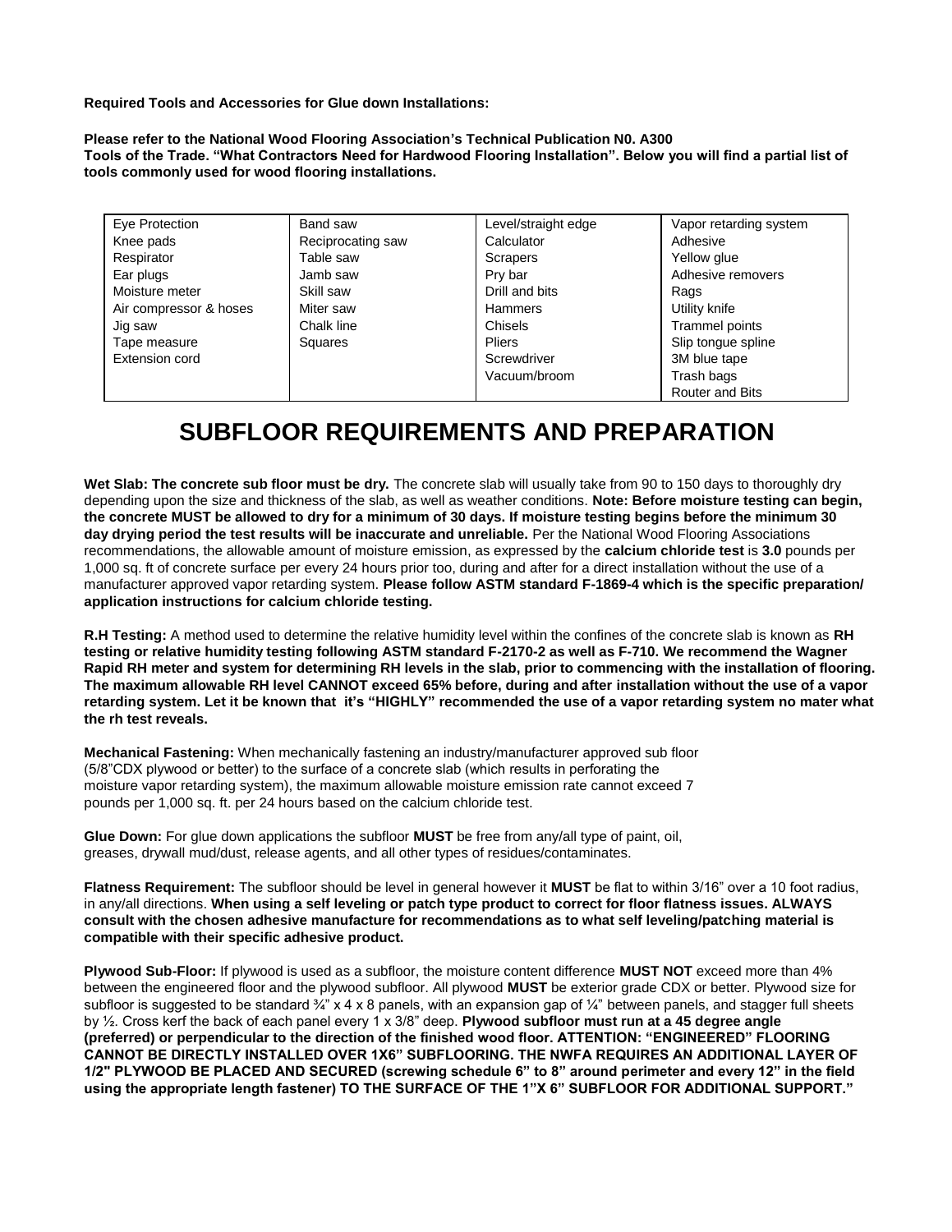**Terrazzo or Vinyl:** Before installing over terrazzo or vinyl type surfaces, first consult with the adhesive manufacturer. They will be able to provide you with specific information regarding the necessary steps that are required in order to properly prepare the surface for installation.

**Vapor Protection Systems/ Adhesives:** We recognize the following adhesives (for glue down applications) and their corresponding vapor retarding system(s) to be used in conjunction with the installation SikaBond T-21, SikaBond T-35. For installations over lightweight concrete slabs consult with the adhesive manufacturer prior to beginning installation. Always follow the adhesive manufacturer's recommendations for proper use and application.

# **INSTALLING A PLYWOOD SUBFLOOR SYSTEM OVER A CONCRETE SLAB**

#### **There are (3) commonly used methods to construct a plywood base subfloor and vapor retarding system over the surface of a concrete slab.**

#### **Mechanical Fastening**

After determining the moisture emission rate (based on the calcium chloride test) does not exceed 7 lbs in 24 hours over 1,000 sq. ft. of surface area, you are now ready to begin building your sub floor system:

**WARNING:** IT IS THE INSTALLER/CONTRACTORS RESPONSIBILITY TO DETERMINE THE SLAB TYPE, I.E. POST TENSION. IF IT IS, USE EXTREME CAUTION WHEN USING PENETRATING FASTENS TO SECURE THE SUB FLOOR TO THE SLAB SO A FASTENER IS NOT DRIVEN INTO A CABLE. THE CONSEQUENCES COULD BE QUITE DESTRUCTIVE, RESULTING IN DAMAGE TO THE SLAB AND OR STRUCTURE AND QUITE POSSIBLY, EVEN BODILY INJURY!

**Method #1:** (1) Using a 1/8" v-notch trowel apply a skim coat of Cold Stick tar i.e. Cold Stick P-84 by Pure Asphalt Co., or equivalent over the surface of the concrete slab in sections; (2) apply a layer of 6-mil polyethylene sheeting over the tar making sure to over-lap seams a minimum of 12 inches; (3) duct taping seams together as you go; (4) apply 1-layer of 15 lb tar saturated felt paper over the surface of the poly sheeting making sure to over-lap the seams of the 15 lb felt paper by a minimum of 4 to 6 inches; (5) Duct taping the seams together as you go.

**Method #2:** (1) Seal the surface of the slab using a manufacturer approved 2-part epoxy sealer and let dry overnight or according to the recommendations of the sealer manufacturer; (2) using a 3/16" v-notch trowel apply a coat of Cold Stick P-84 tar by Pure Asphalt Co., or equivalent over the epoxy sealer in rows 4" wider then the width of the 15 lb tar saturated felt paper, this is to ensure that the slabs surface is completely covered with tar; (3) roll out the felt paper into the freshly applied tar making sure that the felt paper is cut net to all vertical obstructions; (4) spread out another row of tar making sure to overlap the edge of the tar paper with tar, 4 to 6 inches so that when you over-lap the next row of paper by 4 to 6 inches you will essentially be gluing them together; (5) repeat this process until you have completely covered the slabs surface with tar and felt paper; (6) then repeat the entire process applying tar and felt paper over the first layer of tar and paper, however this time the starting row of the second layer will need to be offset by half until you have covered the first layer of tar and paper completely. Make sure to go back to the initial starting row on layer #2 and cover the missing row with tar and paper remembering not to forget to coat and over-lap the seam.

**Panels:** Using a minimum thickness of 5/8" CDX or better plywood kerf the back of the panel to a depth of half its thickness 1 foot apart. This will help in taking the tension out of the panel. Then cut the plywood panels so that you cover all areas of installation, allowing for a  $\frac{1}{4}$ " gap along all edges of the panels, and  $\frac{3}{4}$ " around all vertical obstructions, as well as the perimeter of the room. You are now ready to secure/fasten the panels to the substrate using concrete screws, powder or pneumatically driven concrete pins/fasteners 1  $\frac{1}{4}$ " to 1  $\frac{1}{2}$ " long. The recommended fastening schedule is 1-pin per sq. ft. which equates to 32-pins per 4' x 8' panel spaced out equally throughout the panel with the perimeter pins positioned 1" to 1  $\frac{1}{2}$ " inches from the edges of the panel.

**Method #3 (Floating Sub-Floor):** After determining that the moisture emission rate (based on the calcium chloride test) does not exceed 7 lbs in 24 hours over 1,000 sq. ft. of surface area, you are now ready to begin building your system.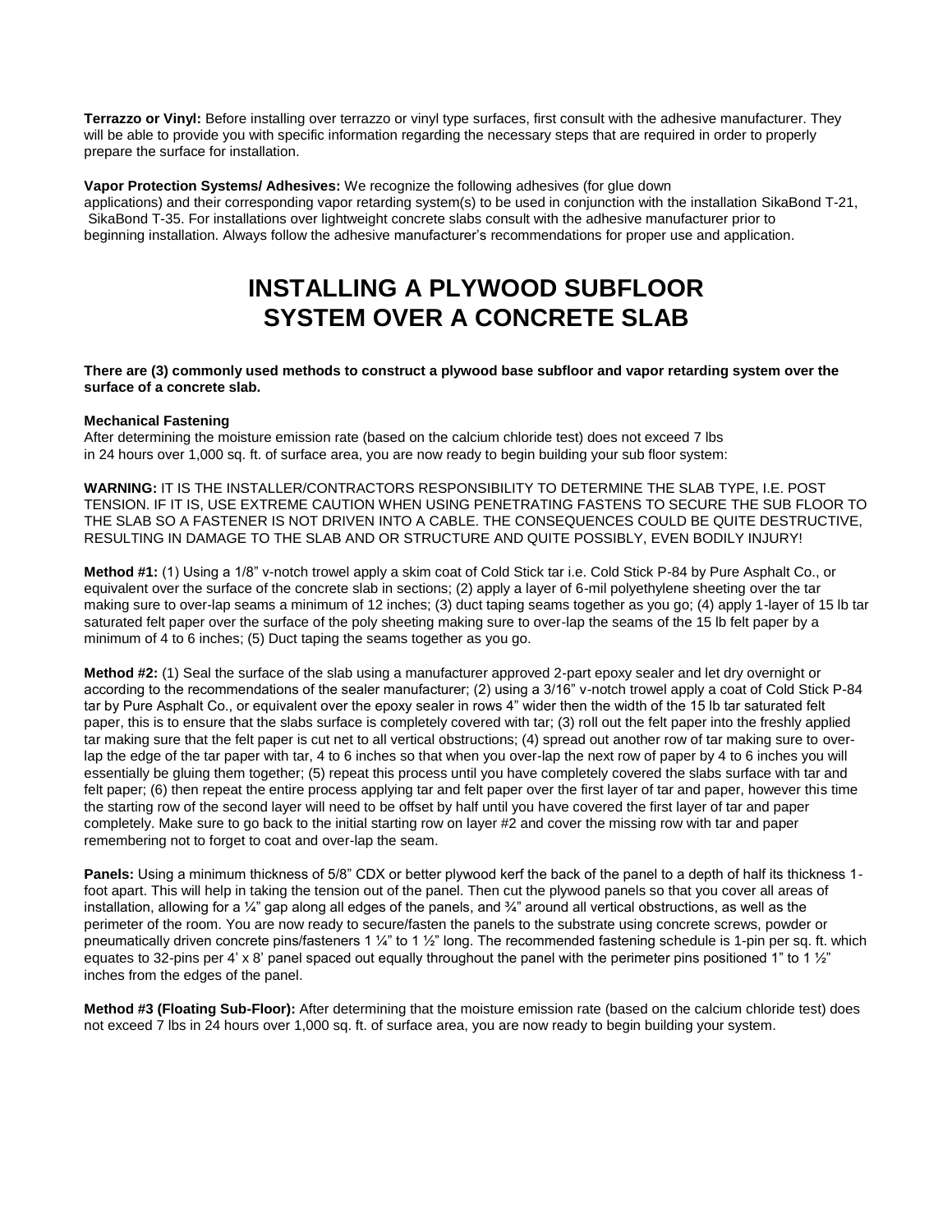(1) Construct a vapor retarding system using either method #1 or #2; (2) attach 2-sheets of 3/8" cdx plywood together (cross directional or at a 45° angle to one another) using construction adhesive (non water base), leaving a ¼" gap between all seams, applied in a serpentine pattern 4 to 6 inches apart; (3) screw the panels together spacing every 6 to 8 inches around the perimeter and 10 to 12 inches in the field. Make sure the screws do not extend through the bottom of the second sheet of plywood, by doing so could compromise the effectiveness of the vapor retarding system, which could result in a moisture related distress failure.

**Glue-down Subfloor:** Using ¾" CDX or better plywood, always follow the adhesive manufacturer's recommendation for proper application, proper adhesive and correct trowel notch configuration and spread rate before commencing with the installation. **IMPORTANT: Prior to installing SOLID Flooring, materials must be tested for recommended moisture content. Jobsite temperature and relative humidity levels must also be carefully monitored and recorded daily during the installation process. The homeowner must maintain the temperature and relative humidity level in the recommended ranges to ensure maximum performance.** 

## **INSTALLING THE FLOOR**

**Control Environment:** Meter the moisture content level of the flooring again and make sure it has stabilized with the surrounding **controlled environment** based on 35 to 50 percent relative humidity and 60 to 80 Fahrenheit. **An uncontrolled environment can lead to the following conditions: Shrinkage/gapping, cupping, warping, twisting, buckling, checking, splitting and even wear-layer delamination. Hardwood will not warrant any damages caused by moisture/atmospheric related causes.** 

**Box Rule (3-5):** Before beginning the actual installation, provide proper layout of flooring by working out of multiple boxes of material (3 to 5) is recommended in order to achieve a more uniform color tone, and grain appearance through out the installation.

**Expansion Space:** Allow at least (1/2"minimum) of expansion space at all wall and vertical obstructions. Expansion space will be concealed using baseboard and quarter round trim. Wood flooring will change in size according to changes in the ambient conditions of the structure i.e. temperature and relative humidity levels. **Insufficient expansion space can result in cupping, buckling, cracking and checking in the flooring. We will not warrant any damages caused by improper installation.** 

**Lightweight Concrete:** For installations over lightweight concrete slabs always consult with the adhesive manufacturer prior to beginning installation. They will be able to offer instruction on how to properly prep the surface of the substrate to avoid a potential debonding failure. Always follow the adhesive manufacturer's recommendations for proper use.

#### **ENGINEERED WOOD FLOORING: Glue-Down Installation**

#### **IMPORTANT:**

**We do not condone the use of water/acrylic base adhesives in connection with the installation of any/all wood flooring products. The installer understands that by using such adhesives voids any/all warranties offered.**

**Environment: Must** be maintained within the recommended range in order to maintain optimal performance of your engineered wood floor. To determine the suitable moisture content for installation, please use the equilibrium moisture chart provided below. Grayed area represents the ideal moisture content for the wood to perform normally. Moisture tests **must** be completed **before and after** the flooring has been installed. **For additional information pertaining to the affects moisture has on wood please refer to the National Wood Flooring Association's Technical Publication No. A100 Water and Wood. "How Moisture Affects Wood."** 

**Expansion Space:** Snap a working line parallel to the starting wall, in multiples of our engineered plank width, **plus** an expansion space of ¾" preferably, ½" minimum to set up the base baseline of installation. Be careful to assure you do NOT end up with a width of less than 2 inches at the final opposing wall. If so, adjust by ripping down the width of the first row.

**Adhesive: Follow the adhesive manufacturer's guidelines for determining the correct trowel configuration, spread rate and cure time for the adhesive being used. The adhesive manufacturer will have detailed information outlining the correct method of application and cleanup. It is imperative that the installer follow any/all recommendations made by us, as well as the adhesive manufacturer with regards to testing the moisture emission rate of the concrete slab according to ASTM F-1869-4 prior to commencing with the installation**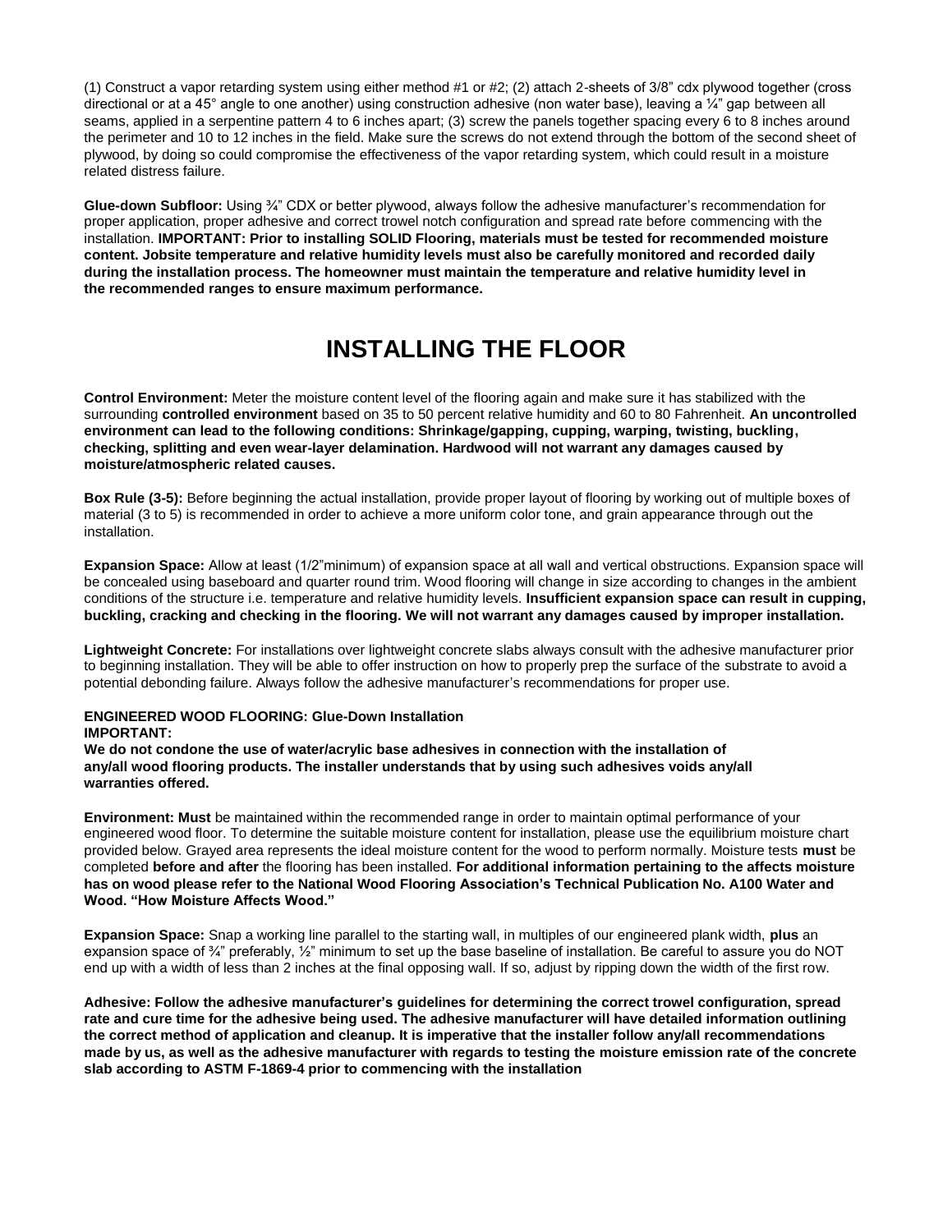#### **Follow the adhesive manufacturer's recommendation in regards to the proper way to seat the flooring into the adhesive during the installation process. Consult with the adhesive manufacturer on how to best remove adhesive from the surface of the floor.**

**Starting Line:** Snap a working line parallel to the starting wall, in multiples of the planks width, **plus** an expansion space of ¾" preferable to  $\frac{1}{2}$ " minimum to set up the base baseline of installation. Be careful to assure you do NOT end up with a width of less than 2 inches at the final opposing wall. If so, adjust by ripping down the width of the first row.

**Backer Board:** Install a backer board along your initial starting line, this will provide needed support for the first 3 to 4 feet of flooring installation. Backer boards are typically made from  $\frac{1}{2}$  to  $\frac{3}{4}$ " (MDF) Medium Density Fiber Board cut into pieces 4 or 5 inch wide by 8-feet long. Secure the backer board to the sub floor using the appropriate length fasteners (deck screws for raised foundation applications and Tap Con screws for applications over concrete slabs) being careful not to exceed the thickness of the raised foundation sub floor. After securing the backer board to the starting line spread out the recommended amount of adhesive (per the adhesive manufacturer's recommendation) to the sub floor surface and then place your starting row boards into the adhesive one at a time, tongue facing the backer board making sure to seat the board into the adhesive according to the adhesive manufacturer's specifications. Continue to install each row of flooring off setting the end joints a minimum of 6 to 8 inches. Also, when installing the individual boards place the tongue into grove, this method of installation will help to prevent glue from being scooped up into the grove resulting in glue squeeze out between the board(s) seams and a lot of unnecessary work removing glue from the surface of the floor.

**Foot Traffic:** Limit foot traffic on the newly installed wood flooring according to the adhesive manufacturer's recommendations as to how soon the floor can be "safely" walked upon after completing the installation process so as not to cause any shifting of joints, or adhesive bond release between the subfloor and the wood floor.

# **INSTALLING OVER RADIANT HEAT SYSTEMS**

**Radiant Heat:** The heat source is directly beneath the flooring, so the flooring may dry out faster than a similar floor in a home with a conventional heating system. Engineered wood floors can be installed over radiant heat as long as you understand radiant heat and how it can impact wood flooring, what precautions to take, and what type of wood flooring to use. Failure to follow the guidelines may/can produce unsatisfactory results, not to mention void any/all applicable warranties.

**Slab Dry Time:** The slab will usually take 90 to 150 days to thoroughly dry depending on the thickness of the slab.

**Moisture Content:** Before installation can begin, the contractor/installer **MUST** determine that the moisture content/moisture emission rate (based on the particular subfloor type) does not exceed the maximum allowed according to the specific requirements spelled out in these guidelines. Information can be found under the following SECTIONS: Subfloor Requirements, Preparation and Floating Engineered Flooring. Document **ALL** test results and provide test results to the homeowner before any work begins.

**Flatness of Floor:** Subfloor **MUST** be flat within 3/16" in 10 or 1/8" in 6 in any direction.

#### **Methods of Installation:** Wood floors can be installed by glue-down.

NOTE: Check with the adhesive manufacturer for detailed instruction for the proper method(s) of application/preparation before any work begins. NOTE: Only moisture cure urethane base adhesives can be used for this application. Water base/acrylic adhesive CANNOT be used.

**Temperature/RH Requirements:** Make certain the temperature of the installed wood floor **does not** exceed 80 degrees Fahrenheit and that the temperature within the atmosphere is maintained between 67-72 degrees Fahrenheit and the relative humidity is maintained between 35-50 percent respectively. Moreover, make sure that the floors moisture content does NOT go below 6%. It is critical that the relative humidity does not drop below 35%, otherwise you may experience the following condition(s) with your floor: gapping/shrinking, checking, cracking, splitting, warping, bowing and wear-layer delamination. Expect some heating season separations between the edges of each plank. Once it has been determined (by the test results) that the conditions are suitable for the installation of flooring over a radiant heated subfloor, then, and only then can the installation proceed forward.